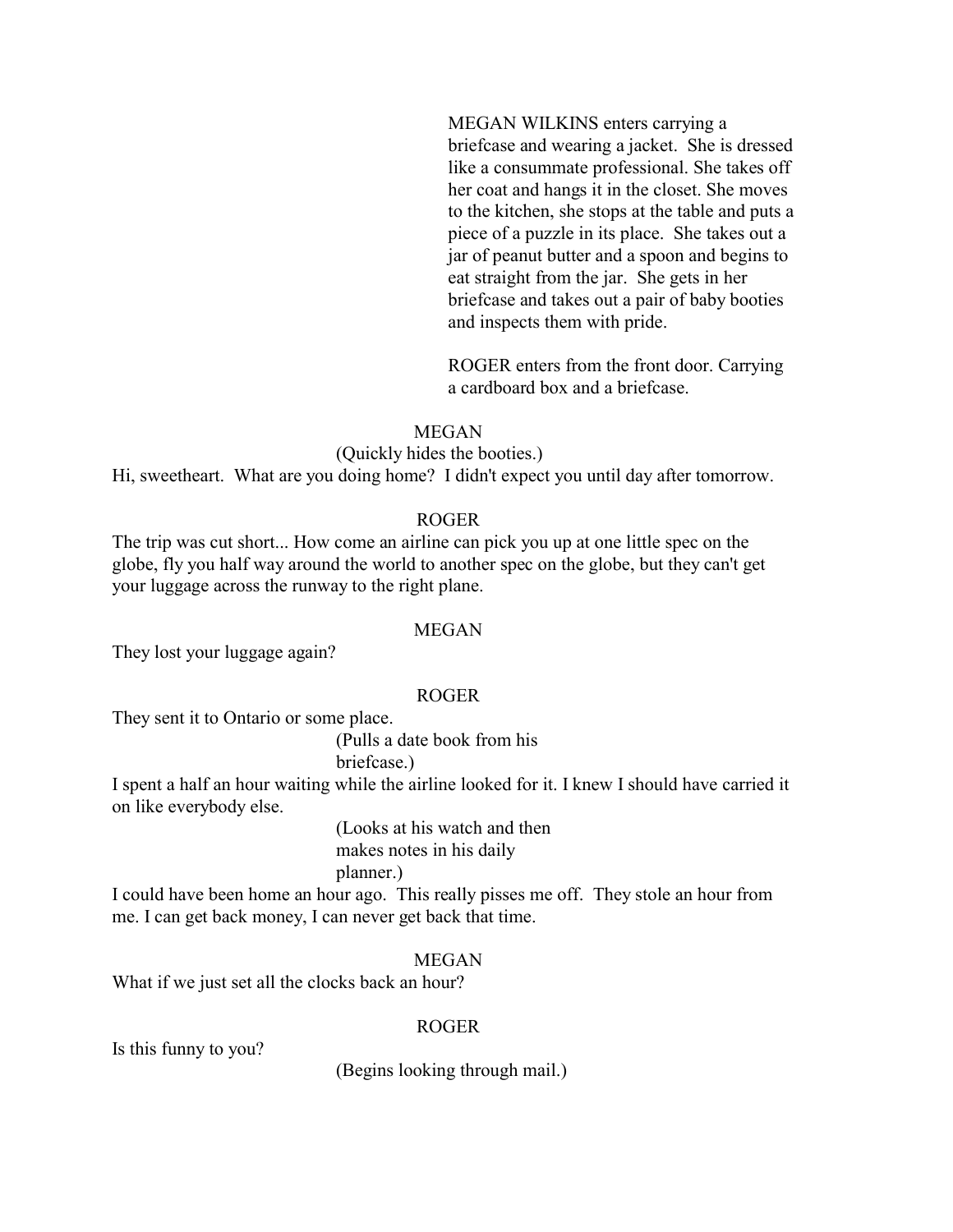#### MEGAN

I'm sorry. I shouldn't have said anything.

### ROGER

No, I'm sorry. I'm on edge.

(Looking through the mail.) Bills, bills, bills, is that all we ever get around here are bills?

### MEGAN

We get junk mail.

#### ROGER

They're the same thing.

### MEGAN

Is something the matter?

### ROGER

This is life, there's always something the matter. Look here's one addressed to resident. I wonder who would get this if they delivered it to Leavenworth prison.

### MEGAN

There's something more then just lifes little pitfalls. There's something bothering you. What is it?

# ROGER

What makes you so perceptive?

MEGAN I happen to be very sensitive to other peoples feelings.

> ROGER (Points to the box.)

See that box?

### MEGAN

Of course.

ROGER It's all the stuff from my office.-- Get the picture?

MEGAN

Oh, my god! You lost your job.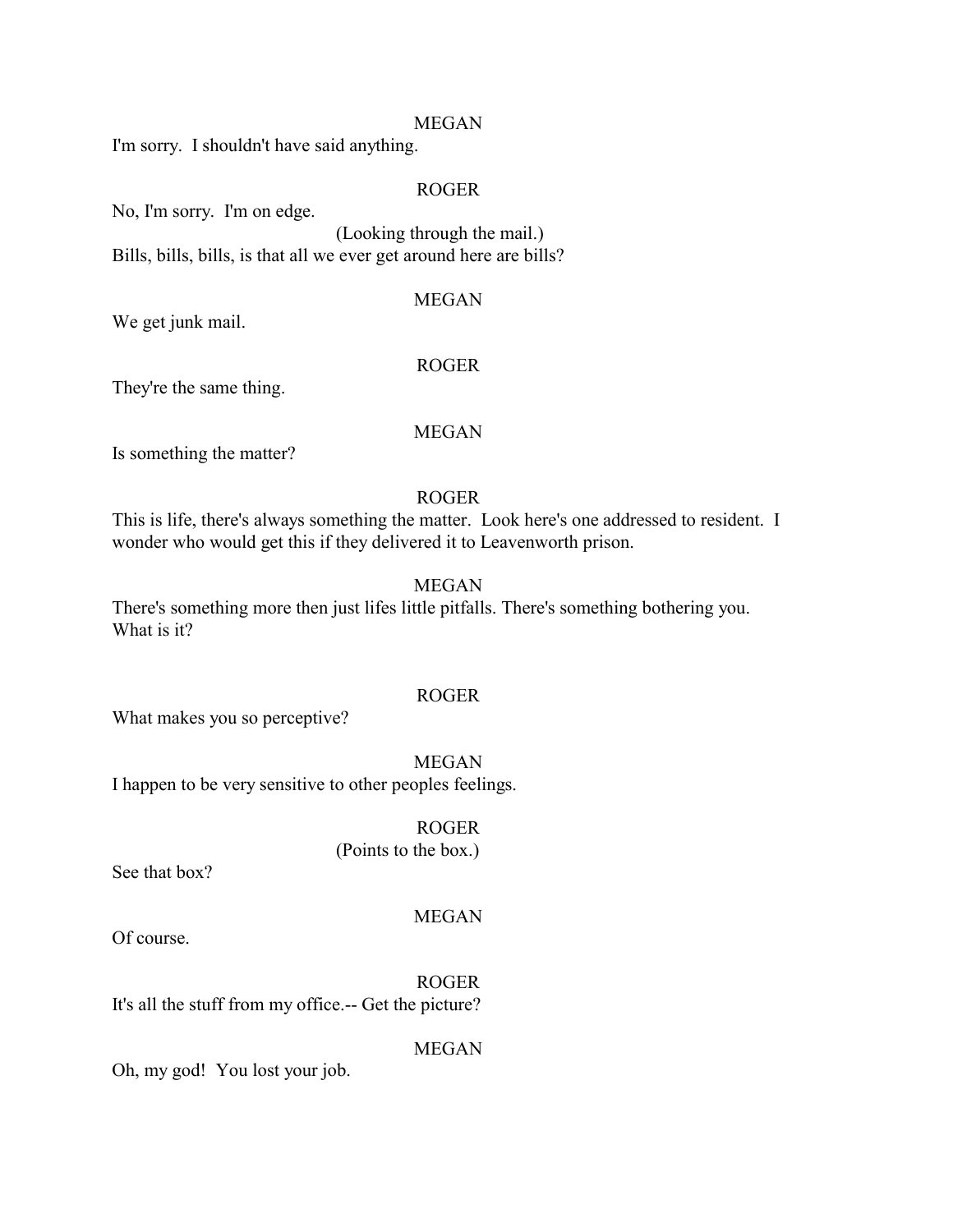### ROGER

You are sensitive. You could be a seismograph.

#### MEGAN

Roger, what happened?

What?

#### ROGER

The government didn't renew our grant.

#### MEGAN

#### ROGER

They didn't renew the grant. The university had to cut the program. They laid off the whole staff, including me. That's why my trip was cut short.

#### MEGAN

Why would they cut off your grant?

### ROGER

New government, new priorities. I guess saving the bald eagle from extinction takes a back seat to new stain proof carpet in the pentagon.

I don't believe it.

# MEGAN

# ROGER

Well, it'll hit home when we're short one paycheck...Thank god you're the real bread winner in the family...God Megan, I've never been fired from a job before. (Sits on the couch in defeat.)

#### MEGAN

Roger, you weren't fired. You were laid off.

### ROGER

(Sarcastic) Now, there's some consolation...Megan, what am I gonna do?

### MEGAN

This isn't the end of the world

ROGER

No, but you can sure see it from here. Do you know what's really sad?

### MEGAN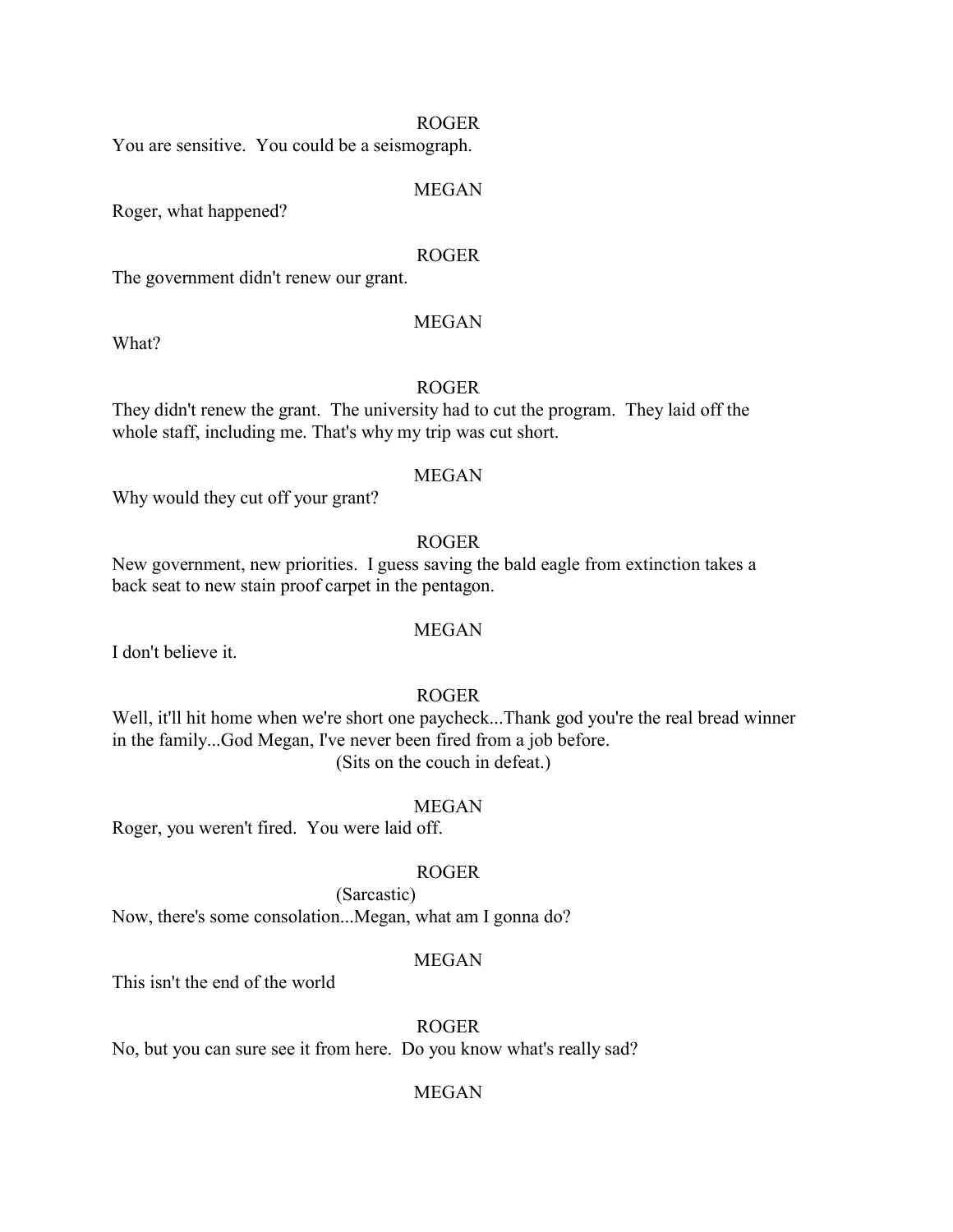Casablanca.

### ROGER

That they cut the project. We were working to save an endangered species. It was a worth while project and they cut it...The world is a little bit worse off today then it was yesterday...Do you remember when I first got that job?

### MEGAN

You were just out of graduate school.

### ROGER

I was 27. Do you know how many people get the chance to head a project like that when they're 27?

#### MEGAN

Only boy geniuses.

### ROGER

You know my father tried to get me to major in finance, but my mother said I should do something I enjoy, something worth while. Just think, if I'd listened to my father I could be down on Wall Street screwing old men out of their pensions.

#### MEGAN

And you'd hate it.

### ROGER

It's those damn politicians, that's who it is. They're probably using my grant money to put condom machines in submarines. They think they run the country.

#### MEGAN

ROGER

They do.

Whose side are you on here?

#### MEGAN

I'm sorry, I shouldn't have said anything.

#### ROGER

Why do you have to fight your way through life? You fight your way through school, you fight your way through relationships, and you fight your way though the working world. Sometimes I just want to call it quits and give up.

#### MEGAN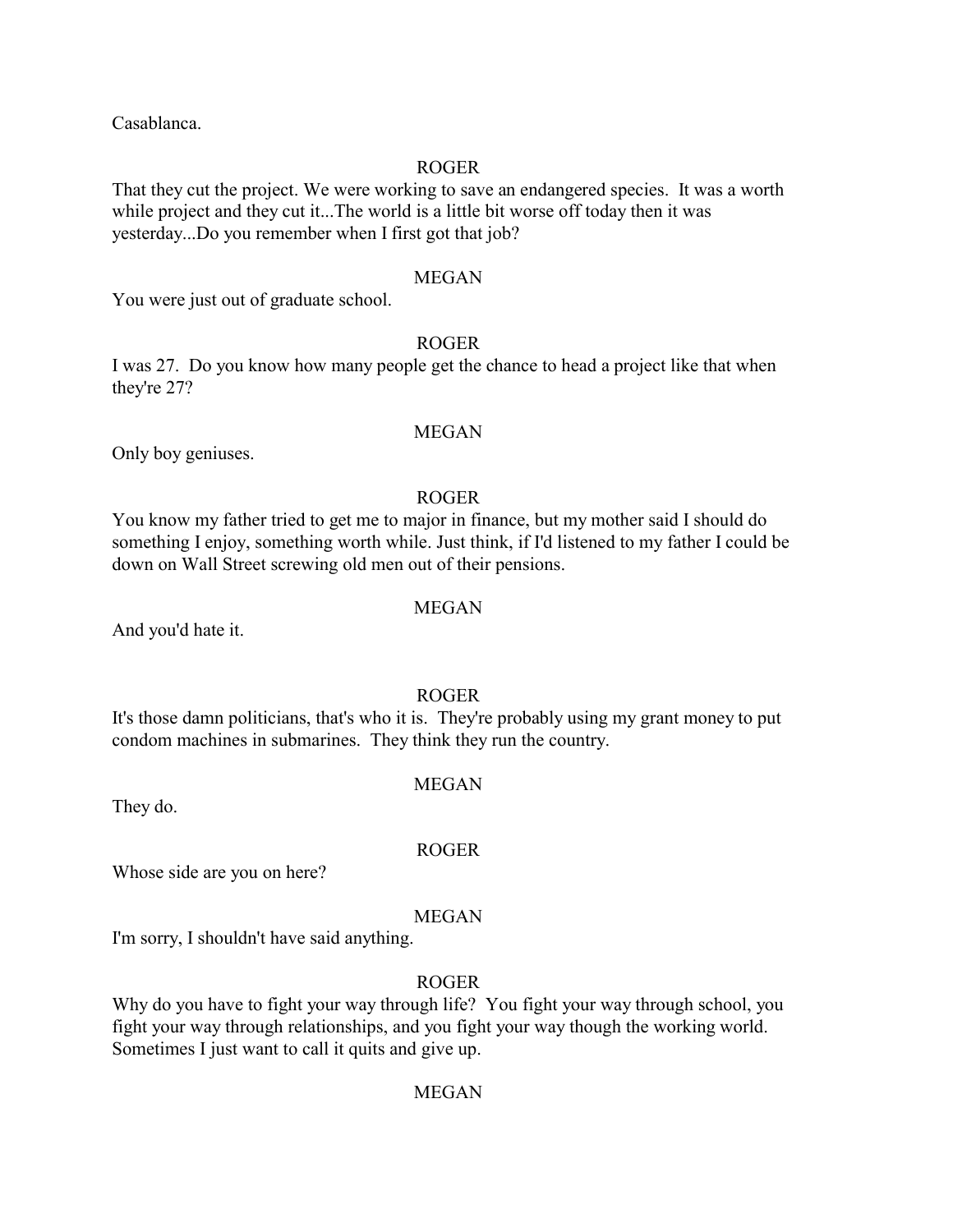You're not a quiter.

### ROGER

I could learn.

# MEGAN

You know what they say. "Anything worth having is worth fighting for".

### ROGER

That's why it's so easy getting tickets to a Yankees game.

### MEGAN

Roger, you'll find another job.

### ROGER

Megan, YOU could find another job, you're an accountant. I'm an ornithologist, I study birds for a living. Who's going to hire me, Colonel Sanders? Five years of my life reduced to a few nick knacks in a cardboard box.

### MEGAN

Don't belittle yourself. You've done a lot in five years.

### ROGER

Sure I have, and look what I've got to show for it.

(Opens box and pulls out shoe polish) ROGER (continued)

One shoe shine kit.

(Pulls out a rolledex.)

One rolledex.

(Pulls out a brand new shirt, still in the package, and a tie to

match.)

One spare shirt and tie. You never know when you might drip catsup.

(Pulls out a book.)

And one autographed copy of "The Art of Being Organized". I don't even have interesting memorabilia. Most people have those funny little statues with clever little sayings at the bottom that match the owners personality, or a paper weight from Yosemite, but me, I've got a rolledex and spare clothing.

### MEGAN

Roger, don't give up before you even start.

### ROGER

I'm not giving up. I'm being realistic.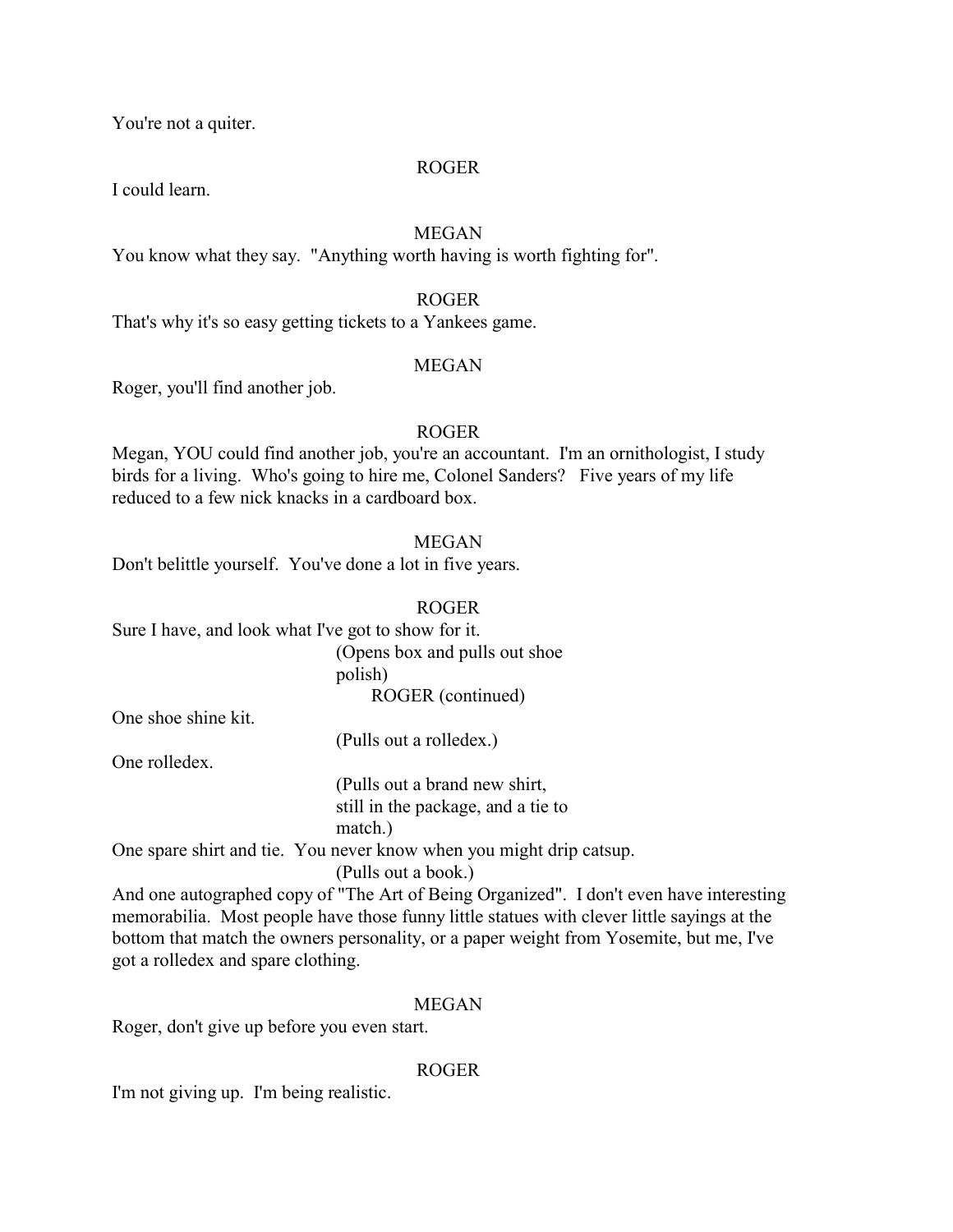### MEGAN

I'm just afraid you'll get caught up in this lanquid mood.

### ROGER

Don't panic, I've only been depressed for six hours. You have to be depressed for two days before you call in a shrink.

### MEGAN

I know you Roger, you tend to put a lot of emphasis on planning, and when things don't quite go the way you planned, you have a hard time adjusting.

# ROGER

(Opens his date book.) I adjust, you want to see me adjust. Watch me adjust. Lunch on Thursday with Brain Coleman, cancelled.

(Starts scratching out things.)

I didn't want to go anyway, he always forgets his wallet… Oh, and my trip to Washington, (Scratches out)

Cancelled. Do you still want me to cook dinner on Monday, Wednesday and Friday?

#### MEGAN

Roger, please.

ROGER I'll take that as a yes... Shall we keep sex on Tuesday?

#### MEGAN

Roger, don't do this.

#### ROGER

This whole day is clear.

(Tears out a page) What am I saying this whole week is clear. (Tears out several pages.) In fact I don't even need this damn book. I don't have anything to keep track of. (Throws the book on the floor and kicks it across the room.) And I don't need this anymore.

(Grabs the rolledex and throws

it in the trash in the kitchen.)

See how well I adjust. And you were worried I'd fall apart.

MEGAN

Oh, Roger.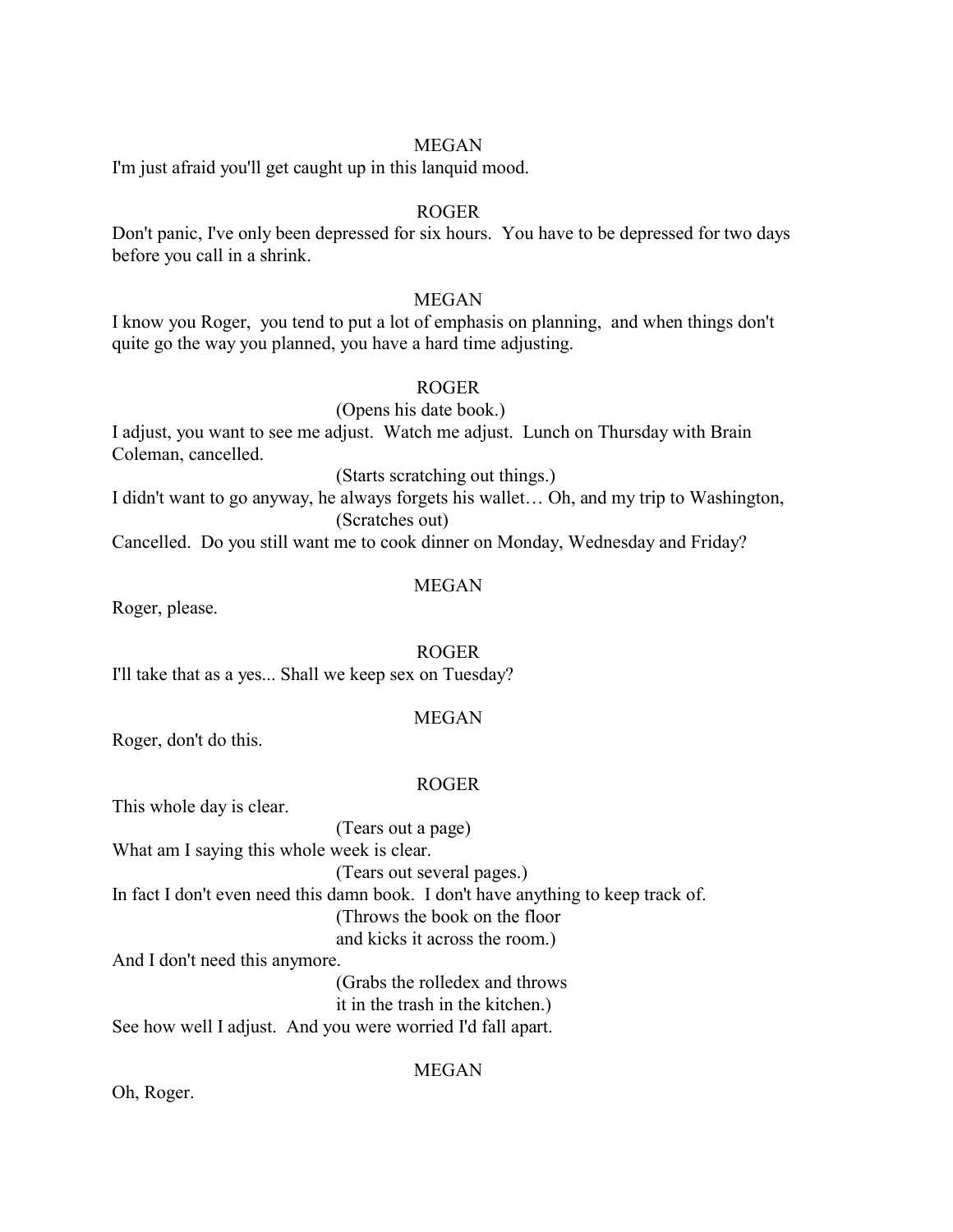### ROGER

I'm falling apart aren't I?

(Collapses in a chair.)

So what's it like being married to a failure?

MEGAN (Moves and hugs his neck.)

You're not a failure.

# ROGER

How did you and I get together in the first place. We sure don't see things the same way.

MEGAN

You're a smart hard working man and I say you're a success.

### ROGER

It's easy to have a positive attitude when you've got a job. If I had a job I'd have a good attitude. Oh, god, Megan, what am I gonna do? I loved that job.

### MEGAN

I know you did.

#### ROGER

I really felt like I was contributing something to the world. I was preserving something for the future. There aren't that many jobs out there like that.

### MEGAN

You contribute to my world.

#### ROGER

Just don't fire me.

MEGAN I can't, we have a contract...I know, let's go out to dinner.

### ROGER

I wouldn't be good company.

#### MEGAN

I'll order oysters. Whatta ya say?

ROGER

We can't afford it.